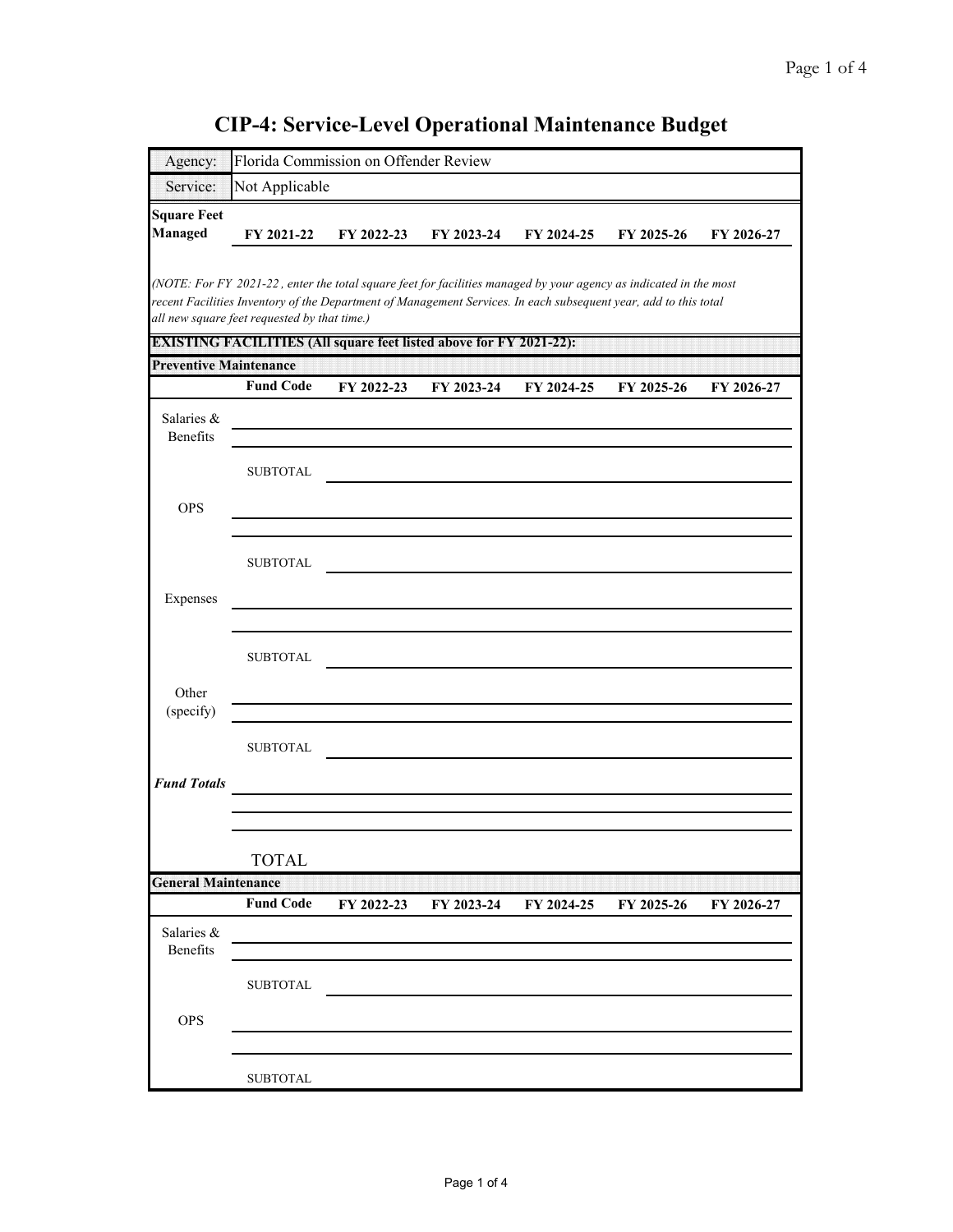| Expenses                       |                  |                                                                           |                                                                                 |                       |            |            |
|--------------------------------|------------------|---------------------------------------------------------------------------|---------------------------------------------------------------------------------|-----------------------|------------|------------|
|                                |                  |                                                                           |                                                                                 |                       |            |            |
|                                | ${\tt SUBTOTAL}$ |                                                                           |                                                                                 |                       |            |            |
|                                |                  |                                                                           | the contract of the contract of the contract of the contract of the contract of |                       |            |            |
| Other                          |                  |                                                                           |                                                                                 |                       |            |            |
| (specify)                      |                  |                                                                           |                                                                                 |                       |            |            |
|                                | <b>SUBTOTAL</b>  |                                                                           |                                                                                 |                       |            |            |
|                                |                  |                                                                           |                                                                                 |                       |            |            |
| <b>Fund Totals</b>             |                  |                                                                           |                                                                                 |                       |            |            |
|                                |                  |                                                                           |                                                                                 |                       |            |            |
|                                |                  |                                                                           |                                                                                 |                       |            |            |
|                                | <b>TOTAL</b>     |                                                                           |                                                                                 |                       |            |            |
| <b>Routine Operating Costs</b> | <b>Fund Code</b> |                                                                           |                                                                                 |                       |            |            |
|                                |                  | FY 2022-23                                                                |                                                                                 | FY 2023-24 FY 2024-25 | FY 2025-26 | FY 2026-27 |
| Salaries &<br>Benefits         |                  |                                                                           |                                                                                 |                       |            |            |
|                                | <b>SUBTOTAL</b>  |                                                                           |                                                                                 |                       |            |            |
|                                |                  |                                                                           |                                                                                 |                       |            |            |
| <b>OPS</b>                     |                  |                                                                           |                                                                                 |                       |            |            |
|                                |                  |                                                                           |                                                                                 |                       |            |            |
|                                | <b>SUBTOTAL</b>  |                                                                           |                                                                                 |                       |            |            |
|                                |                  |                                                                           |                                                                                 |                       |            |            |
| Expenses                       |                  |                                                                           |                                                                                 |                       |            |            |
|                                |                  |                                                                           |                                                                                 |                       |            |            |
|                                | <b>SUBTOTAL</b>  |                                                                           |                                                                                 |                       |            |            |
| Other                          |                  |                                                                           |                                                                                 |                       |            |            |
| (specify)                      |                  |                                                                           |                                                                                 |                       |            |            |
|                                |                  |                                                                           |                                                                                 |                       |            |            |
|                                | <b>SUBTOTAL</b>  |                                                                           |                                                                                 |                       |            |            |
| <b>Fund Totals</b>             |                  |                                                                           |                                                                                 |                       |            |            |
|                                |                  |                                                                           |                                                                                 |                       |            |            |
|                                |                  |                                                                           |                                                                                 |                       |            |            |
|                                | <b>TOTAL</b>     |                                                                           |                                                                                 |                       |            |            |
|                                |                  | NEW FACILITIES (Only those square feet added in FY 2021-2022-and beyond): |                                                                                 |                       |            |            |
| <b>Preventive Maintenance</b>  |                  |                                                                           |                                                                                 |                       |            |            |
|                                | <b>Fund Code</b> | FY 2022-23                                                                | FY 2023-24                                                                      | FY 2024-25            | FY 2025-26 | FY 2026-27 |
| Salaries &                     |                  |                                                                           |                                                                                 |                       |            |            |
| Benefits                       |                  |                                                                           |                                                                                 |                       |            |            |
|                                | <b>SUBTOTAL</b>  |                                                                           |                                                                                 |                       |            |            |

**CIP-4: Service-Level Operational Maintenance Budget**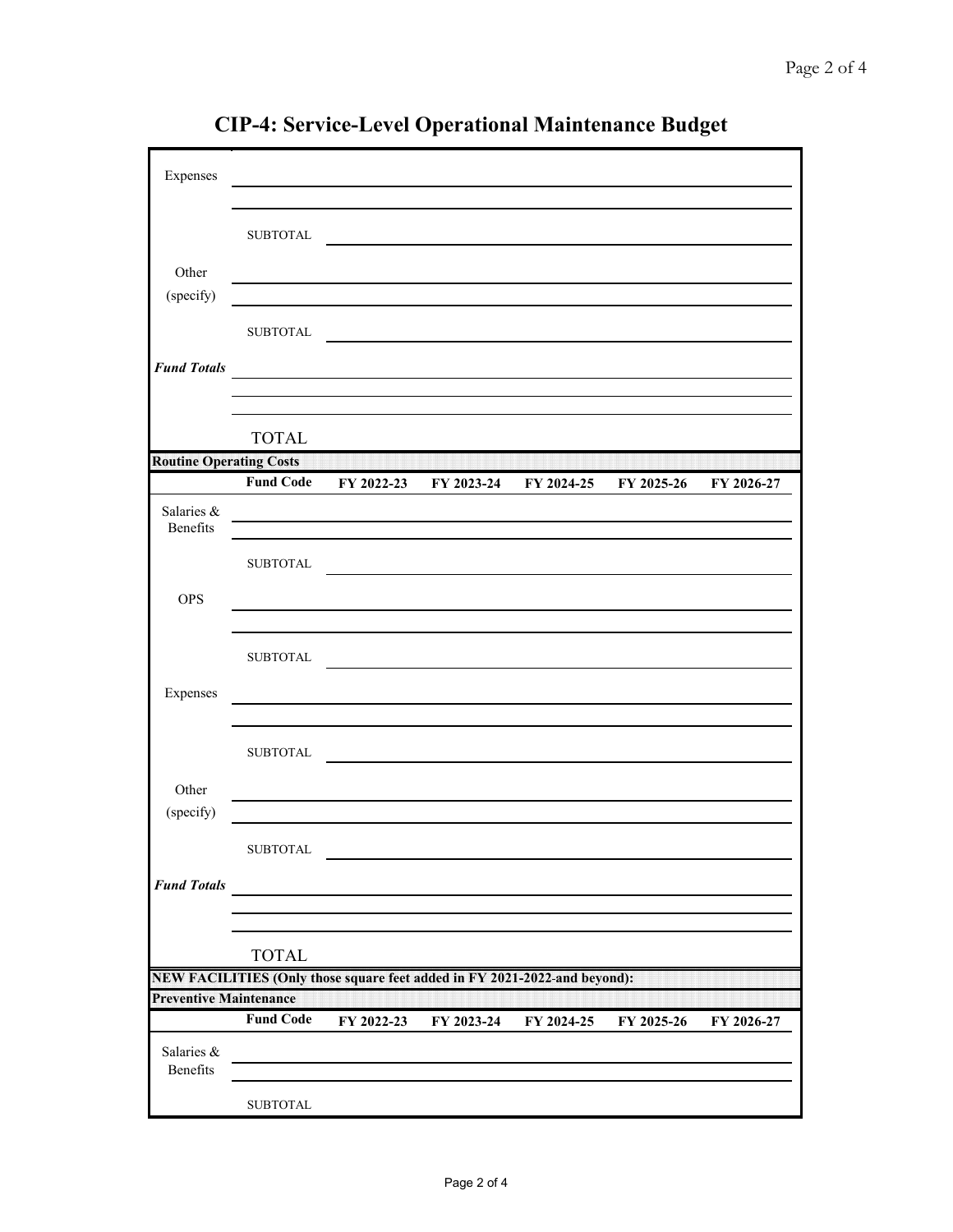| <b>OPS</b>                 |                  |                                                                                                                                                                                       |                                                                     |            |            |
|----------------------------|------------------|---------------------------------------------------------------------------------------------------------------------------------------------------------------------------------------|---------------------------------------------------------------------|------------|------------|
|                            | <b>SUBTOTAL</b>  |                                                                                                                                                                                       |                                                                     |            |            |
| Expenses                   |                  |                                                                                                                                                                                       |                                                                     |            |            |
|                            | <b>SUBTOTAL</b>  |                                                                                                                                                                                       |                                                                     |            |            |
| Other<br>(specify)         |                  |                                                                                                                                                                                       |                                                                     |            |            |
|                            | <b>SUBTOTAL</b>  |                                                                                                                                                                                       | <u> 1989 - Andrea Station Barbara, amerikan personal (h. 1989).</u> |            |            |
| <b>Fund Totals</b>         |                  | <u> Andreas Andreas Andreas Andreas Andreas Andreas Andreas Andreas Andreas Andreas Andreas Andreas Andreas Andr</u><br><u> 1980 - Johann Barn, mars an t-Amerikaansk politiker (</u> |                                                                     |            |            |
|                            | <b>TOTAL</b>     |                                                                                                                                                                                       |                                                                     |            |            |
| <b>General Maintenance</b> |                  |                                                                                                                                                                                       |                                                                     |            |            |
|                            | <b>Fund Code</b> |                                                                                                                                                                                       | FY 2022-23 FY 2023-24 FY 2024-25                                    | FY 2025-26 | FY 2026-27 |
| Salaries &<br>Benefits     |                  | <u> 1989 - Johann Marie Barn, mars eta bainar eta hiri (h. 1989).</u>                                                                                                                 |                                                                     |            |            |
|                            | <b>SUBTOTAL</b>  |                                                                                                                                                                                       |                                                                     |            |            |
| <b>OPS</b>                 |                  |                                                                                                                                                                                       |                                                                     |            |            |
|                            | <b>SUBTOTAL</b>  |                                                                                                                                                                                       |                                                                     |            |            |
| Expenses                   |                  |                                                                                                                                                                                       |                                                                     |            |            |
|                            | <b>SUBTOTAL</b>  |                                                                                                                                                                                       |                                                                     |            |            |
| Other<br>(specify)         |                  |                                                                                                                                                                                       |                                                                     |            |            |
|                            | <b>SUBTOTAL</b>  |                                                                                                                                                                                       |                                                                     |            |            |
| <b>Fund Totals</b>         |                  |                                                                                                                                                                                       |                                                                     |            |            |
|                            |                  |                                                                                                                                                                                       |                                                                     |            |            |
|                            | <b>TOTAL</b>     |                                                                                                                                                                                       |                                                                     |            |            |

**CIP-4: Service-Level Operational Maintenance Budget**